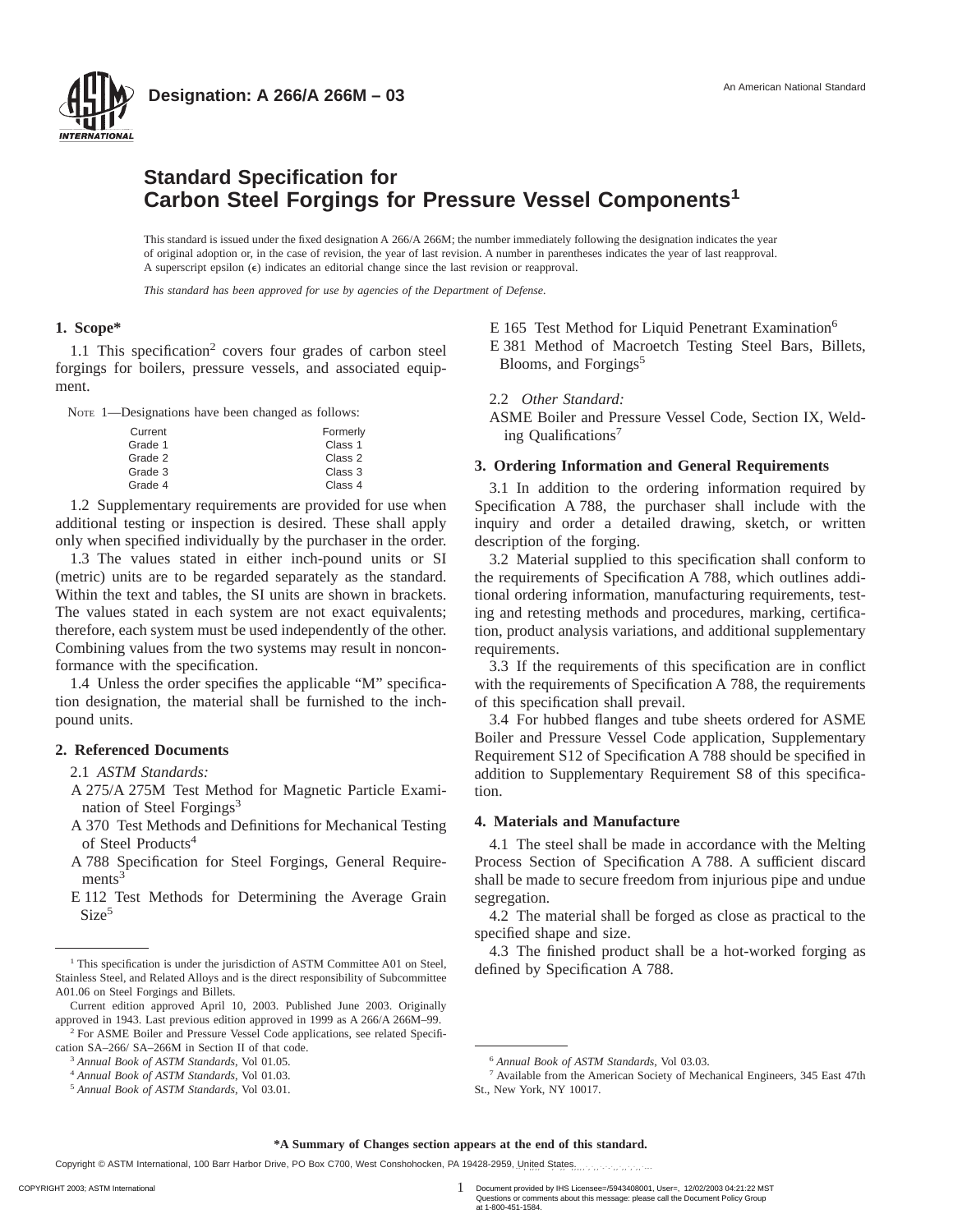# **5. Machining**

5.1 Surfaces shall be machined as designated by the purchaser. Unmachined surfaces shall be sufficiently free of scale to permit inspection.

5.2 Machining may be performed either prior to or after heat treatment at the option of the manufacturer unless specified in accordance with Supplementary Requirement S1.

### **6. Heat Treatment**

6.1 After forging and before reheating for heat treatment, the forgings shall be cooled in such a manner as to prevent injury and to accomplish transformation. --`,`,,,,````,``,,``,,,,,`,`,,`-`-`,,`,,`,`,,`---

6.2 All forgings shall be annealed, normalized, or normalized and tempered, but alternatively may be liquid quenched and tempered when mutually agreed upon between the manufacturer and the purchaser. When tempering is performed, it shall be at a subcritical temperature, but no less than 1100°F  $[595^{\circ}\text{C}].$ 

6.3 A multiple stage austenitizing procedure may be used whereby the forging is first fully austenitized and liquid quenched, followed by reheating within the intercritical temperature range to partially reaustenitize, and again liquid quenched. On completion of the austenitizing/quenching cycles, tempering at a temperature between 1100°F [595°C] and the lower critical temperature shall follow.

NOTE 2—Although liquid quenching from the austenitizing temperatures is more effective in enhancing impact properties, air cooling from the austenitizing temperatures is also beneficial and may be used instead of the normalizing procedure in 6.2.

### **7. Chemical Composition**

7.1 *Heat Analysis*—The heat analysis obtained from sampling in accordance with Specification A 788 shall comply with Table 1 except that the additional features of Supplementary Requirements S11 and S12 shall also apply as individually specified in the ordering information.

7.2 *Product Analysis*—The purchaser may use the product analysis provision of Specification A 788 to obtain a product analysis from a forging representing each heat or multiple heat.

#### **8. Mechanical Properties**

8.1 *General Requirements*—Except when otherwise specified in accordance with Supplementary Requirement S2, the material shall conform to the requirements for mechanical properties prescribed in Table 2 when tested in accordance with the latest issue of Test Methods and Definitions A 370. The largest obtainable tension test specimen as specified in Test Methods and Definitions A 370 shall be used.

**TABLE 1 Chemical Requirements**

|                 |                | Composition, % |               |  |
|-----------------|----------------|----------------|---------------|--|
|                 | Grades 1 and 2 | Grade 3        | Grade 4       |  |
| Carbon, max     | 0.30           | 0.35           | 0.30          |  |
| Manganese       | $0.40 - 1.05$  | $0.80 - 1.35$  | $0.80 - 1.35$ |  |
| Phosphorus, max | 0.025          | 0.025          | 0.025         |  |
| Sulfur, max     | 0.025          | 0.025          | 0.025         |  |
| Silicon         | $0.15 - 0.35$  | $0.15 - 0.35$  | $0.15 - 0.35$ |  |

**TABLE 2 Tensile Requirements**

|                                                  | Grade 1                    | Grades<br>$2$ and $4$      | Grade 3                     |
|--------------------------------------------------|----------------------------|----------------------------|-----------------------------|
| Tensile strength, min, ksi<br><b>IMPal</b>       | $60 - 85$<br>$[415 - 585]$ | $70 - 95$<br>$[485 - 655]$ | $75 - 100$<br>$[515 - 690]$ |
| Yield strength (0.2 % offset),<br>min, ksi [MPa] | 30<br>[205]                | 36<br>[250]                | 37.5<br>[260]               |
| Elongation in 2 in. or 50<br>mm, min, %          | 23                         | 20                         | 19                          |
| Reduction of area, min, %                        | 38                         | 33                         | 30                          |

8.1.1 Except when otherwise specified in accordance with Supplementary Requirement S2, the longitudinal axis of the specimens shall be parallel to the direction of major working of the forging. For upset-disc forgings, the longitudinal axis of the test specimen shall be in the tangential direction.

8.1.1.1 The longitudinal axis of the specimen shall be located midway between the parallel surfaces of the test extension if added to the periphery of disks or midway between the center and surface of solid forgings. For hollow forgings, the longitudinal axis of the specimens shall be located midway between the center and outer surfaces of the wall. When separately forged test blocks are employed as defined in 8.1.3, the tension test specimens shall be taken from a location that represents the midwall of the heaviest section of the production forgings. When specimens are required from opposite ends, they shall be taken from the diagonal corners of an axial plane.

8.1.2 Except as specified herein, tests for acceptance shall be made after heat treatment has been completed. When the ends of the cylindrical forgings are closed in by reforging, the cylindrical forgings may be annealed, normalized, or normalized and tempered and tested prior to reforging. After reforging, the entire forging shall be reheat-treated in the same manner and at the same temperature range as employed when the forging was heat-treated prior to certification testing.

8.1.3 When mutually agreed upon between manufacturer and purchaser, test specimens may be machined from a specially forged block suitably worked and heat treated with the production forgings. Such a special block shall be obtained from an ingot, slab, or billet from the same heat used to make the forgings it represents. This block shall receive essentially the same type of hot working and forging reduction as the production forgings; however, a longitudinally forged bar with dimensions not less than *T* by *T* by 3*T* may be used to represent a ring forging. The dimension *T* shall be representative of the heaviest effective cross section of the forging. For quenched and tempered forgings for which tests are required at both ends by 8.2.2.3 and 8.2.2.4, separately forged test blocks are not allowed.

NOTE 3—In using separately forged test blocks, attention is drawn to the effect of mass differences between the production forgings and the test blocks.

8.2 *Specific Requirements*—The number and location of tests are based on forging length, weight, and heat treatment, and shall be as prescribed below. The length and weight to be used for this purpose shall be the shipped length and weight of forgings produced individually or the aggregate shipped length and weight of all pieces cut from a multiple forging.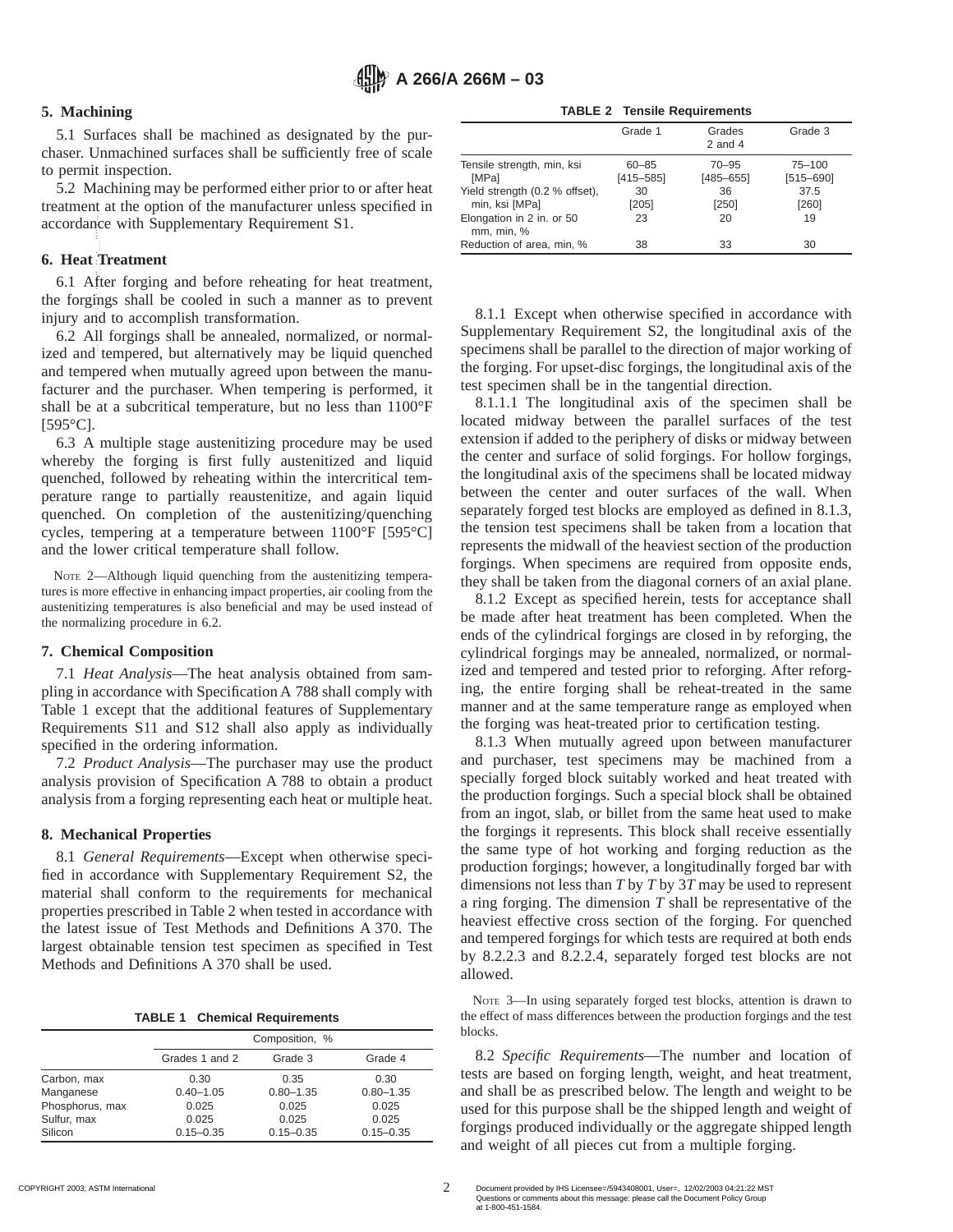8.2.1 *Annealed, Normalized, or Normalized and Tempered Steel Forgings*:

8.2.1.1 For forgings weighing 5000 lb [2250 kg] or less at the time of heat treatment, one tension test shall be taken from one forging per heat in each heat–treatment charge. When heat treatment is performed in continuous-type furnaces with suitable temperature controls and equipped with recording pyrometers so that complete heat-treatment records are available, a tempering charge may be considered as any continuous run not exceeding an 8-h period.

8.2.1.2 For forgings and forged bars weighing over 5000 lb [2250 kg] at the time of heat treatment, one tension test shall be taken from each forging.

8.2.2 *Quenched and Tempered Forgings*:

8.2.2.1 For quenched and tempered forgings weighing 5000 lb [2250 kg] or less at the time of heat treatment, but not exceeding 12 ft [3.7 m] in length, one tension test shall be taken from one forging per heat in each heat–treatment charge. When heat treatment is performed in continuous-type furnaces with suitable temperature controls and equipped with recording pyrometers so that complete heat-treatment records are available, a tempering charge may be considered as any continuous run not exceeding an 8-h period.

8.2.2.2 For quenched and tempered forgings and forged bars weighing over 5000 lb [2250 kg] to 10 000 lb [4500 kg] at the time of heat treatment, but not exceeding 12 ft [3.7 m] in length, one tension test shall be taken from each forging.

8.2.2.3 For quenched and tempered forgings and forged bars that exceed 12 ft [3.7 m] in length, one tension test shall be taken from each end of each forging.

8.2.2.4 For quenched and tempered forgings and forged bars weighing more than 10 000 lb [4500 kg] at the time of heat treatment, two tension test specimens shall be taken from each forging. These shall be offset 180° from each other except that if the length of the forging, excluding test prolongations, exceeds 12 ft [3.7 m], then one specimen shall be taken from each end of the forging.

# **9. Repair Welding**

9.1 Repair welding of forgings is permissible only at the option of the purchaser. If repair welding is performed, welders and weld procedures shall be qualified in accordance with Section IX of the ASME Boiler and Pressure Vessel Code.

## **10. Certification**

10.1 In addition to the mandatory certification requirements of Specification A 788, the heat treatment cycle data shall be included.

## **11. Product Marking**

11.1 Each forging shall be identified in accordance with the Marking Section of Specification A 788. In addition, the forging shall be marked following the grade designation by the letter "A" for annealed, "N" for normalized, "NT" for normalized and tempered, and "S" for liquid quenched and tempered, as applicable.

# **12. Keywords**

12.1 pressure vessel service; steel forgings—carbon

### **SUPPLEMENTARY REQUIREMENTS**

One or more of the following supplementary requirements shall apply only when specified by the purchaser in the inquiry, contract, or order. Details of these supplementary requirements shall be agreed upon between the manufacturer and the purchaser.

### **S1. Rough Turning and Boring**

S1.1 The position of the rough turning and boring in the sequence of manufacturing operations shall be as specified by the purchaser. --`,`,,,,````,``,,``,,,,,`,`,,`-`-`,,`,,`,`,,`---

### **S2. Alternative Tension Test Orientation**

S2.1 In lieu of the requirements of Section 8, the longitudinal axis of the test specimens shall be transverse to the direction of major working of the forging. The results shall conform with requirements of Table 2, with the exception of the ductility limits that shall be as follows:

| Grade                               |    | 2 and 4 |    |
|-------------------------------------|----|---------|----|
| Elongation in 2 in. [50 mm], min, % | 20 | 19      | 18 |
| Reduction of area, min, %           | 30 | 25      | 25 |

# **S3. Hydrostatic Test**

S3.1 A hydrostatic pressure test shall be applied. The details of the test, including its position in the sequence of manufacturing operations, shall be specified.

### **S4. Magnetic Particle Examination**

S4.1 All accessible surfaces of the finished forging shall be examined by a magnetic particle method. The method shall be in accordance with Test Method A 275/A 275 M. Acceptance limits shall be as agreed upon between the manufacturer and the purchaser.

### **S5. Liquid Penetrant Examination**

S5.1 After forgings have been heat treated by liquid quenching and tempering, all accessible surfaces shall be inspected for quench cracks by the liquid penetrant method in accordance with Test Method E 165 as an alternative to magnetic particle examination.

### **S6. Macroetch Test**

S6.1 A sample forging shall be sectioned and etched to show flow lines and internal imperfections. The test shall be conducted in accordance with Method E 381. Details of the test shall be agreed upon between the manufacturer and the purchaser.